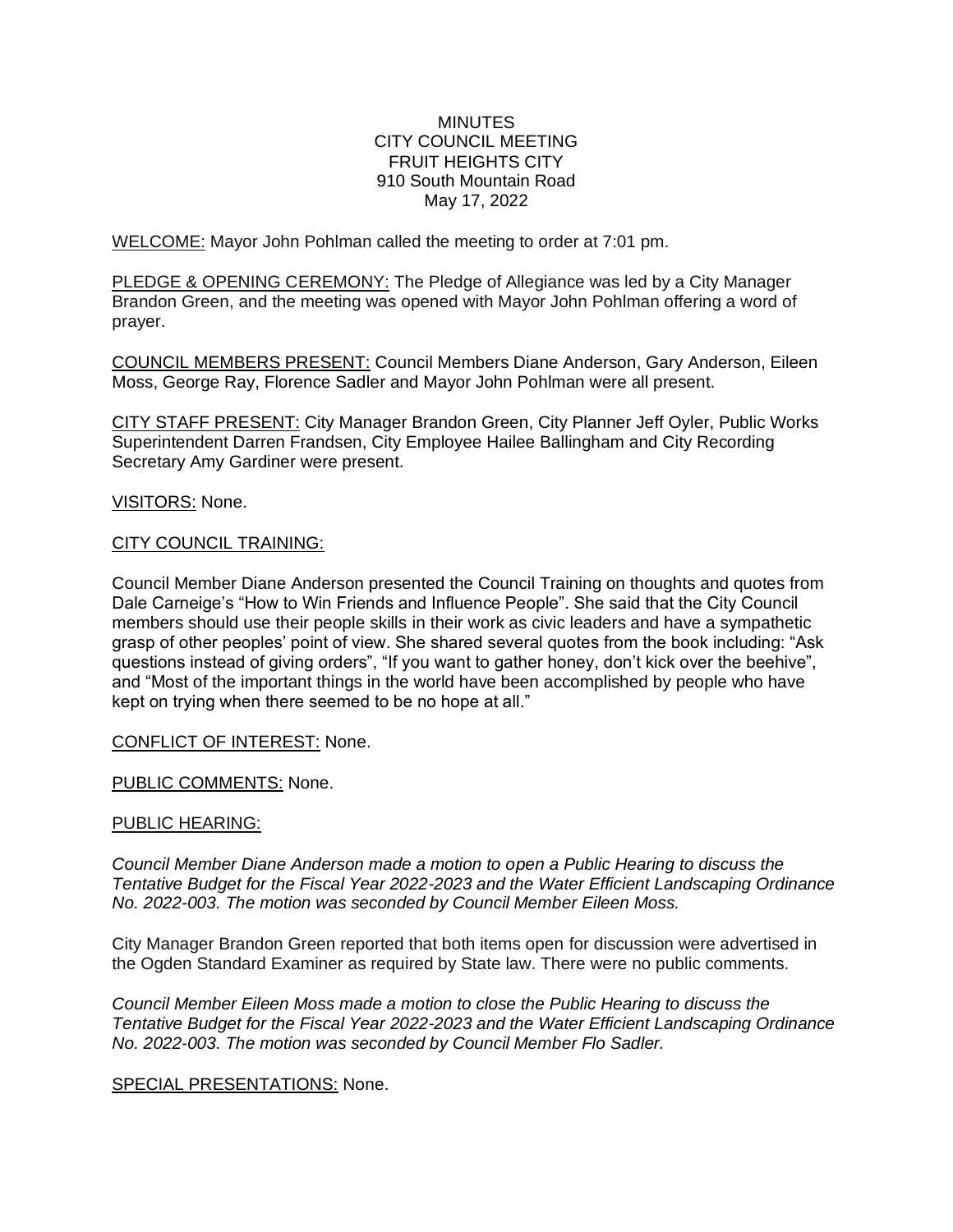# CITY BUSINESS:

# *Review/Discuss/Approve/Deny Tentative Budget FY 2022-2023*

City Manager Brandon Green had previously provided the Council with a copy of the Tentative Budget for the FY 2022-2023. He explained the budget will still change and he wanted to address any questions the Council Members may have about the budget. He also stated that he had met separately with every member of the City Council to go over the budget.

City Manager Brandon Green explained that the budget is broken up into the general fund and four enterprise funds. Most of the revenue for the general fund comes from property tax and sales tax. The four enterprise funds are to be run like a business where the fees that the city collects for water fees, storm drain fees, garbage fees, and sewer fees help run that fund. In a perfect world the enterprise funds would be self-sustaining. He said that the general fund does not have a lot of changes right now.

Council Member Gary Anderson added that money cannot be stockpiled in the funds. He explained that is why there are many instances where funds received will need to be divided into several projects.

City Manager Brandon Green and the City Council discussed various questions about different items/projects in the budget including:

- Aging Infrastructure Project —replacement of the aging water line on Cherry Road and Jost Road
- Animal Control
- Paramedic Services
- Quail Ridge Development —redoing the curb, gutter, street, storm drain and waterline
- Various Water, Storm Drain, and Road Projects (such as street scanning, overlays and crack sealing)
- Installing the Country Lane sidewalk from Raymond Road to Broken Fence
- City Employee compensation raises
- Effects of grants received on budget
- Irrigation Water Fund —installation of meters
- Vehicles and Equipment —the City sold 3 trucks and made enough money to pay for one new truck
- Public Works Superintendent Darren Frandsen's Salary the City Council discussed making him a director of public works from the general fund
- Administrative costs
- The role of enterprise funds in helping to pay for the City vehicles
- Sewer Fund is a pass-through fund that mainly transfers funds to the sewer district
- The view that the Storm Water Fund needs a rate increase
- Solid Waste Fund
- Vehicles and Equipment —the City requested the purchase of a mini-excavator and trailer and three more vehicles to replace the three current vehicles the City owns
- Watering and mowing schedules.

*Council Member Gary Anderson made a motion to adopt the Tentative Budget FY 2022-2023. The motion was seconded by Council Member Diane Anderson and it was approved*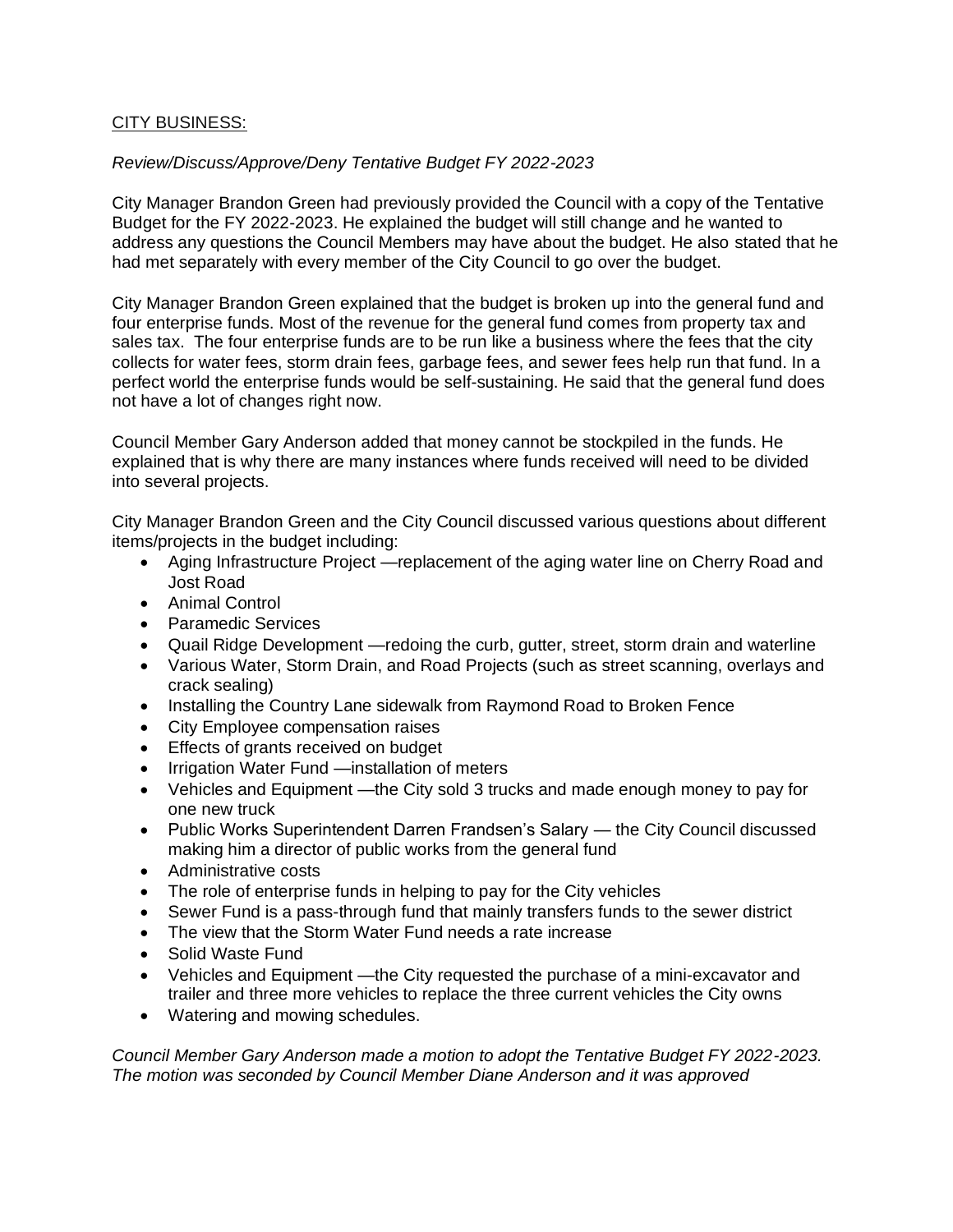#### *unanimously.*

## *Review/Review/Discuss/Approve/Deny Water Efficient Landscape Ordinance 2022-003*

City Manager Brandon Green explained that a public hearing was held tonight for the City Council but that there still needs to be a public hearing held at the Planning Commission for this ordinance. The Planning Commission met earlier in the evening and gave their approval of the ordinance recommending that the limit on turf be increased from 20% to 30% of the buildable area of any lot for any relandscaping projects (as opposed to new builds). City Manager Brandon Green said that the ordinance can be completed but a public hearing will still be held at an upcoming Planning Commission meeting.

Council Member Diane Anderson reported on the discussion held at the earlier Planning Commission meeting. She said the Planning Commission felt the ordinance put good ahead of best, but it felt comfortable sending the ordinance forward for approval.

Mayor John Pohlman explained why we would want a water ordinance. City Manager Brandon Green explained that many of the items are coming down from the State of Utah. An extensive discussion followed about the merits of the proposed ordinance and whether the percentage limit on how much of the buildable area of any lot that can be relandscaped should be 20% (as provided in the proposed ordinance) or 30%, noting that new building projects would be limited to 20%. City Planner Jeff Oyler commented on the City Council's existing ability to act by proclamation to impose water-related restrictions under currently applicable ordinances.

*After discussion, Council Member George Ray made a motion to approve the Water Efficient Landscape Ordinance 2022-003 and it was seconded by Council Member Diane Anderson. In discussion of this motion, Council Member Gary Anderson made a substitute motion in which the turf limit for relandscaping projects would be increased to 30% of the buildable area of any lot. After such discussion, the City Council voted and did not approve the first motion, with Council Members George Ray and Diane Anderson voting in favor of it and Gary Anderson, Eileen Moss and Florence Sadler voting against it. Then the City Council voted on the second motion and the City Council members present at the meeting approved that motion unanimously.* 

## REVIEW AND APPROVAL OF MINUTES FROM PREVIOUS MEETINGS:

Minutes were posted but not in time to be reviewed and approved, so they will be considered for approval at a future meeting.

## UPCOMING EVENTS:

May 24 – Planning Commission Meeting and possible work meeting June 7 & 14 – City Council Meetings June 21 – Planning Commission Meeting

## CITY COUNCIL & STAFF REPORTS:

Council Member Diane Anderson asked Council Member Florence Sadler to provide the Council Training on June 7th and Council Member George Ray on June 14th.